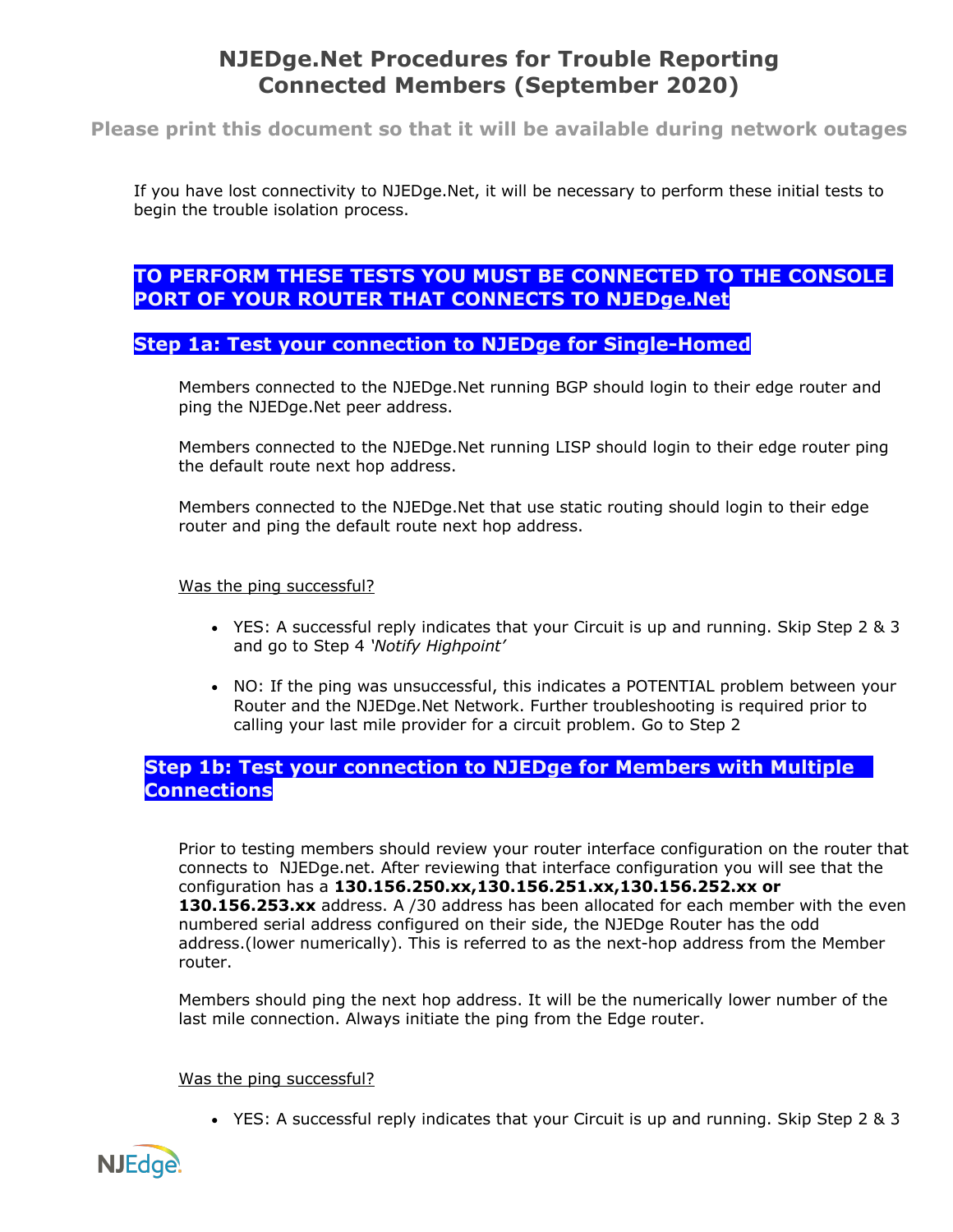and go to Step 4 *'Notify Highpoint'*

• NO: If the ping was unsuccessful, this indicates a POTENTIAL problem between your Edge Router and the NJEDge.Net Network. Further troubleshooting is required prior to calling your last mile provider for a circuit problem. Go to Step 2

# **Step 2: Testing your service provider's handoff device (SES Network Interface Device or carrier switch)**

On your router, ensure that the interface connected to your carrier circuit is showing **Line up and Protocol up.**

#### **If the connection to the service provider's device from your ROUTER indicates, "Line down protocol down"**

Ensure that the carrier's device is powered on and that the cable connecting the device to your Router /Switch is present and undamaged.

To confirm the interface on your equipment is operational -

- For a Fiber port create a physical loopback: use one-strand multimode cable with the proper connector type SC-SC or LC-LC and plug into your interface. Does the interface indicate "Line Up Protocol UP" if so it is not your equipment. It could be the interface on the carrier's hand off device. Proceed to Step 3
- For a copper hand-off you can plug into another port on your switch or router if you have the spare ports.

If an issue was found in this step and resolved, return to Step 1 to confirm connectivity has been restored.

### **If the connection to the service provider's device is UP**

The issue is probably not on your side of the network. It is likely that the provider's circuit is experiencing a problem, proceed to Step 3.

# **Step 3: Open trouble ticket with you last mile service provider**

If the procedures in Step 2 determine the carrier's device and equipment interfaces on your campus are ok, contact your service provider as indicated below.

**Verizon Switched Ethernet Services (TLS)** Data Services Assurance Center (DSAC): (866) 844-3592

**Crown Castle Ethernet Private Line and Dark Fiber**  Crown Castle NOC: (855) 93-FIBER

### **Fibertech Ethernet Private Line and Dark Fiber**

Fibertech labeled circuits are now provided and supported by Crown Castle. See above contact information

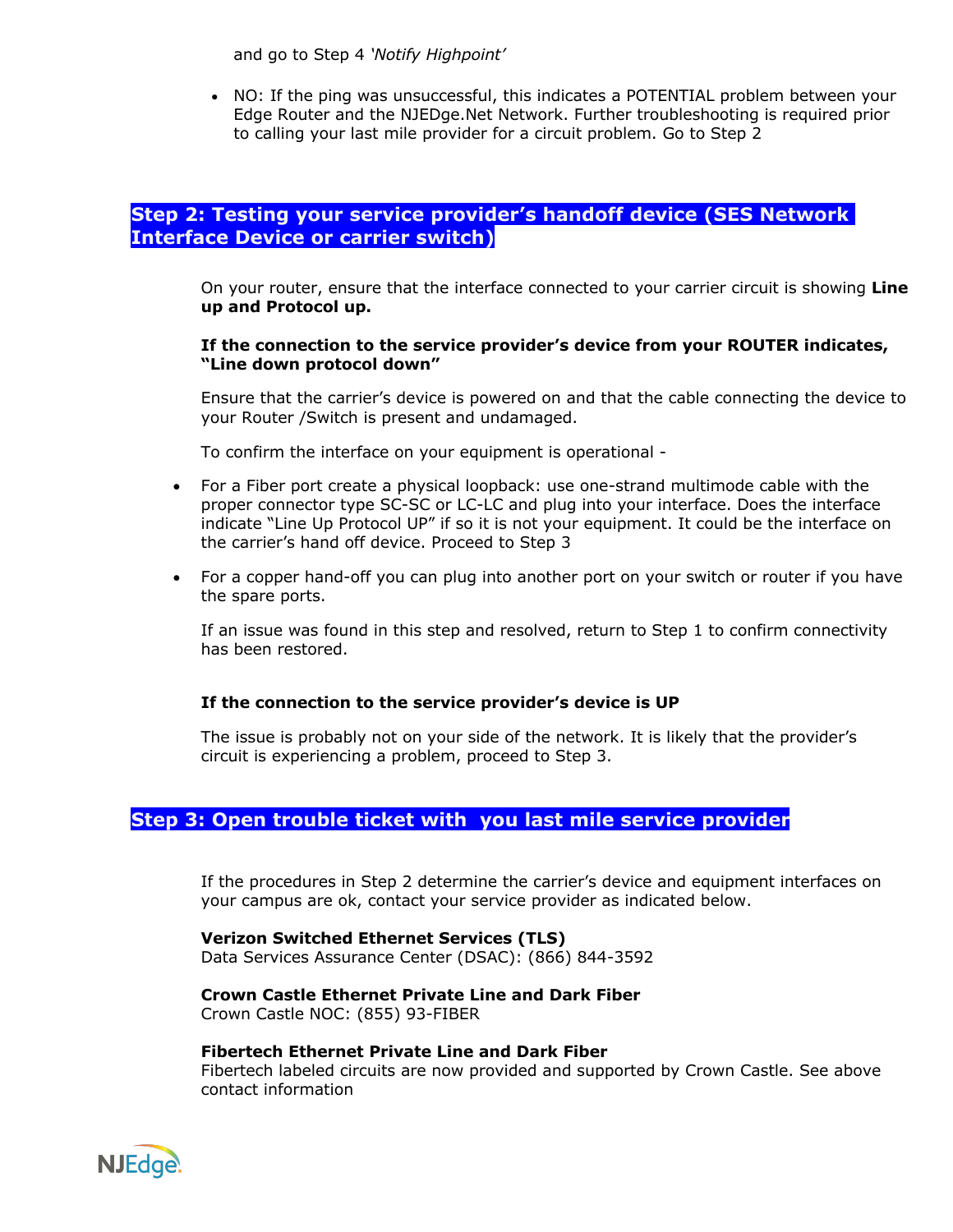### **Sunesys Ethernet Private Line and Dark Fiber**

Sunesys labeled circuits are now provided and supported by Crown Castle. See above contact information

#### **Lightower Ethernet Private Line and Dark Fiber**

Lightower labeled circuits are now provided and supported by Crown Castle. See above contact information

#### **Comcast Ethernet Services**

Comcast Customer Care Center: (800) 741-4141 (From the automated menu options, please select option 2, and then option 1)

#### **Lightpath/Altice Ethernet Services**

Lightpath Network Management Center (NMC): (866) 611-3434 (Select option 1)

#### **Zenfi Networks (formerly Cross) River Ethernet Private Line and Dark Fiber**  Zenfi NOC: (888) 854-7475

When reporting an outage, you must provide the following information:

Name of the institution making the report Name of contact person reporting the problem Telephone number to call back to with status updates Location(s) with the problem Location(s) contact name with phone, pager, or cellular number Location(s) access instructions, if required Circuit ID or The fiber or port number with the problem Description of the problem with as much detail as possible Time and date the problem occurred or started The customer service person will provide you with a Trouble Ticket number

# **Step 4: Notify Highpoint**

NJEDge has partnered with Highpoint to provide 24x7 network management on behalf of the membership.

#### **Highpoint NOC: 855-485-8324**

As part of this agreement, Highpoint will:

- 1. Pursue last mile circuit issues by following up on the trouble ticket provided in "Step 3" above
- 2. Troubleshoot beyond last mile circuit

Advise them that you are a connected NJEDge member, and that you are experiencing a service impacting issue

Provide them with any information that resulted from your call with your last mile provider including any trouble ticket ID's and the phone number you called to report the outage

Request a ticket number from them and verify your contact information.